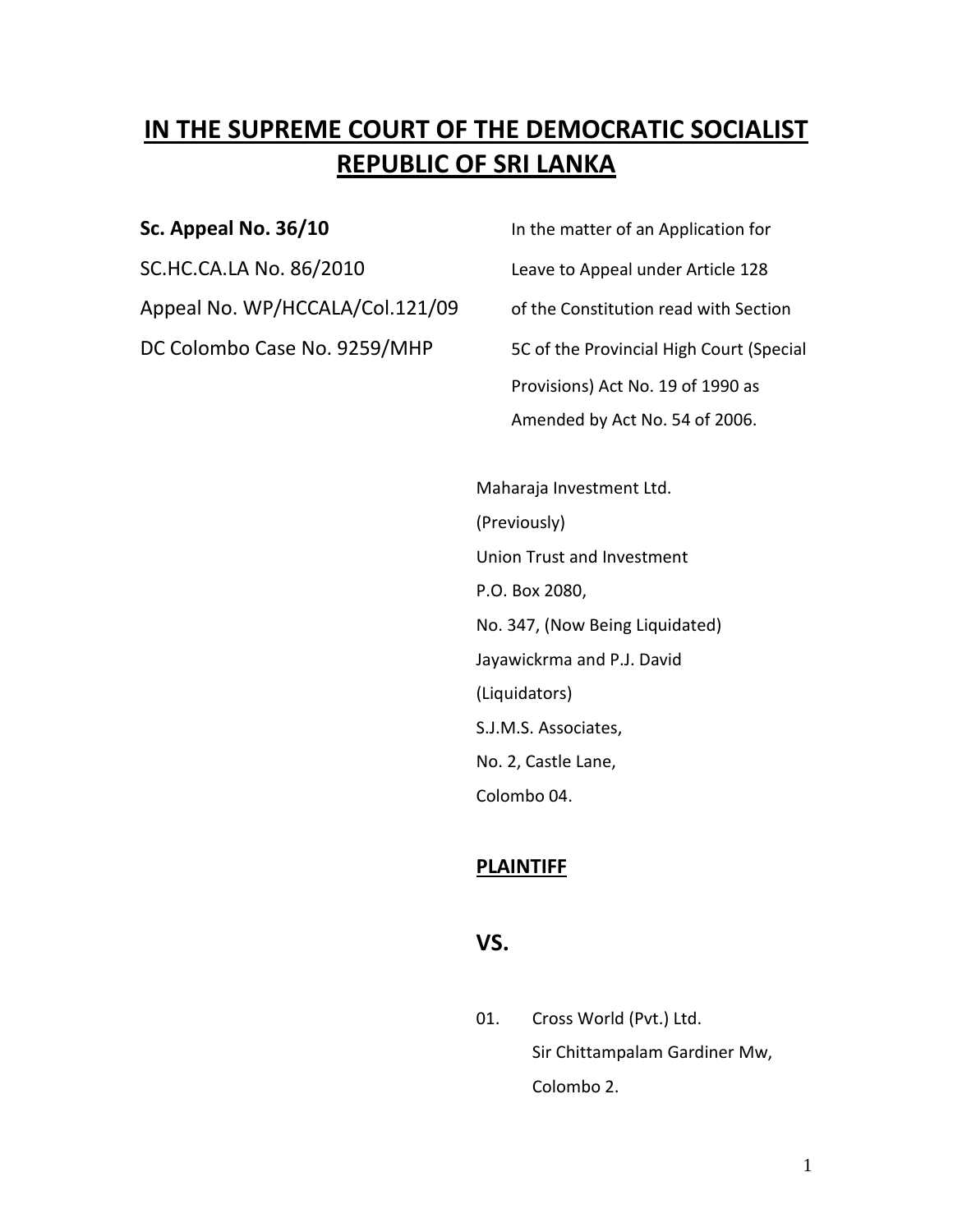Now at

Cross World (Pvt.)Ltd., 200/2, Sri Siddartha Rd, Kirulaponne, Colombo 06.

- 02. Surendra Ediriweera No. 40/7, Lake Gardents(Off Lake Drive) Rajagiriya, Kotte.
- 03. Jinendra Ediriweera No. 17A, Swarna Place, Nawala, Rajagiriya.

### **DEFENDANTS**

### AND

Cross World (Pvt.) Ltd. Sir Chittampalam Gardiner Mw, Colombo 2. Now at Cross World (Pvt.)Ltd., 200/2, Sri Siddartha Rd, Kirulaponne, Colombo 06.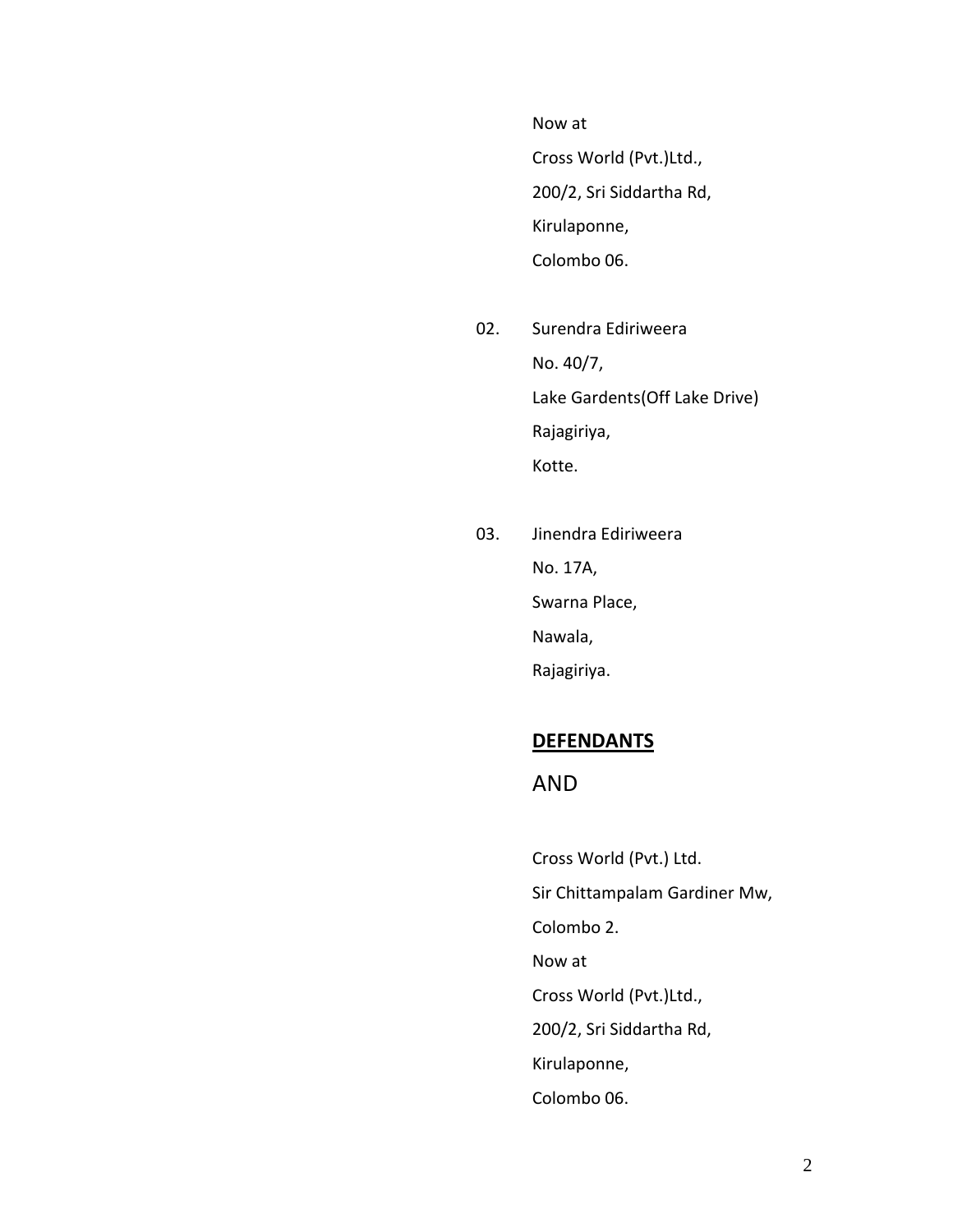### **DEFENDANT-PETITIONER**

Maharaja Investment Ltd. (Previously) Union Trust and Investment P.O. Box 2080, No. 347, (Now Being Liquidated) Jayawickrma and P.J. David (Liquidators) S.J.M.S. Associates, No. 2, Castle Lane, Colombo 04.

### **PLAINTIFF-RESPONDENT**

- 01. Surendra Ediriweera No. 40/7, Lake Gardents(Off Lake Drive) Rajagiriya, Kotte.
- 02 Jinendra Ediriweera No. 17A, Swarna Place, Nawala, Rajagiriya.

### **DEFENDANT-RESPONDENT**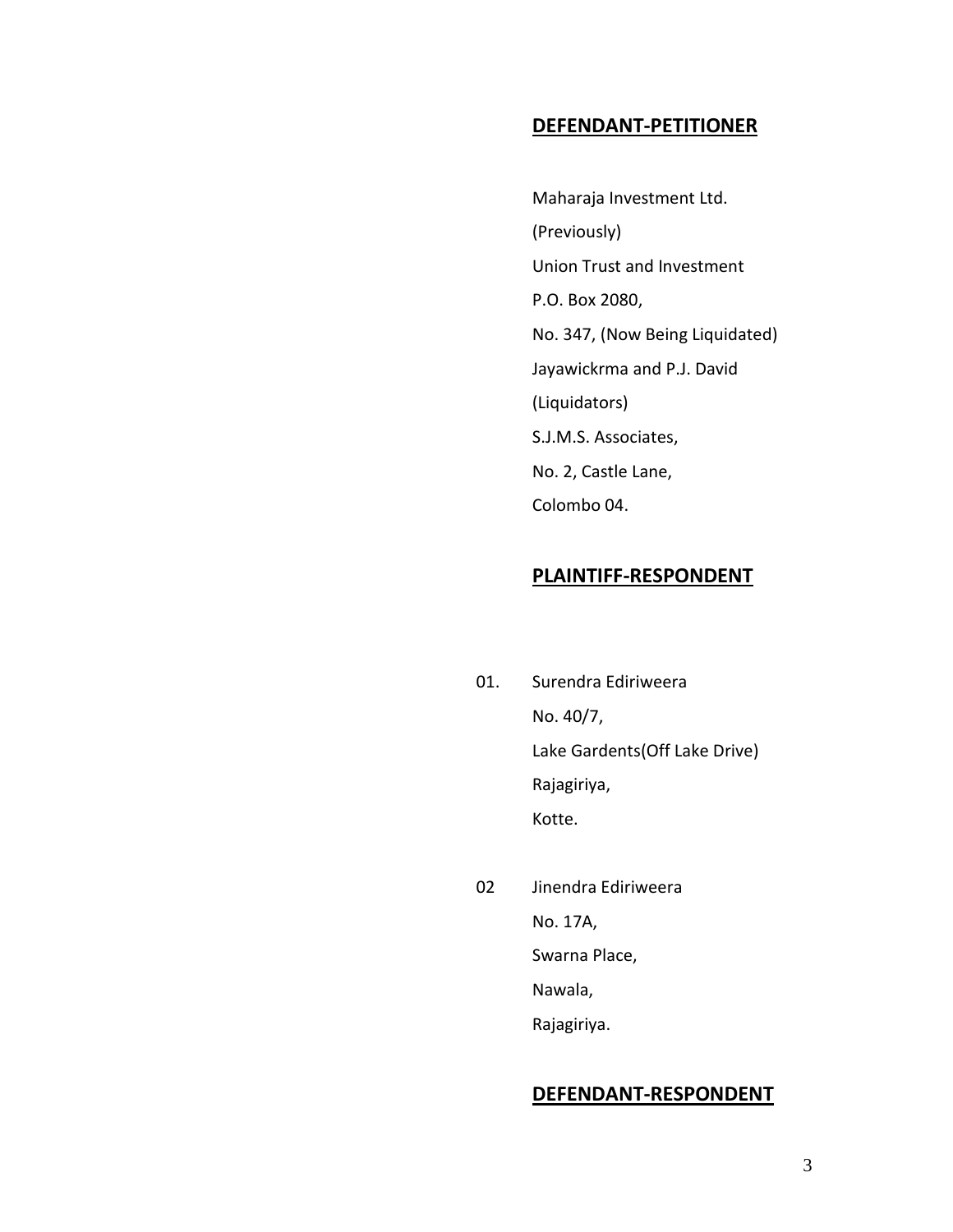### **AND NOW BETWEEN**

Cross World (Pvt.) Ltd. Sir Chittampalam Gardiner Mw, Colombo 2. Now at Cross World (Pvt.)Ltd., 200/2, Sri Siddartha Rd, Kirulaponne, Colombo 06.

# **DEFENDANT-PETITIONER PETITIONER**

Maharaja Investment Ltd. (Previously) Union Trust and Investment P.O. Box 2080, No. 347, (Now Being Liquidated) Jayawickrma and P.J. David (Liquidators) S.J.M.S. Associates, No. 2, Castle Lane, Colombo 04.

# **PLAINTIFF-RESPONDENT-RESPONDENT**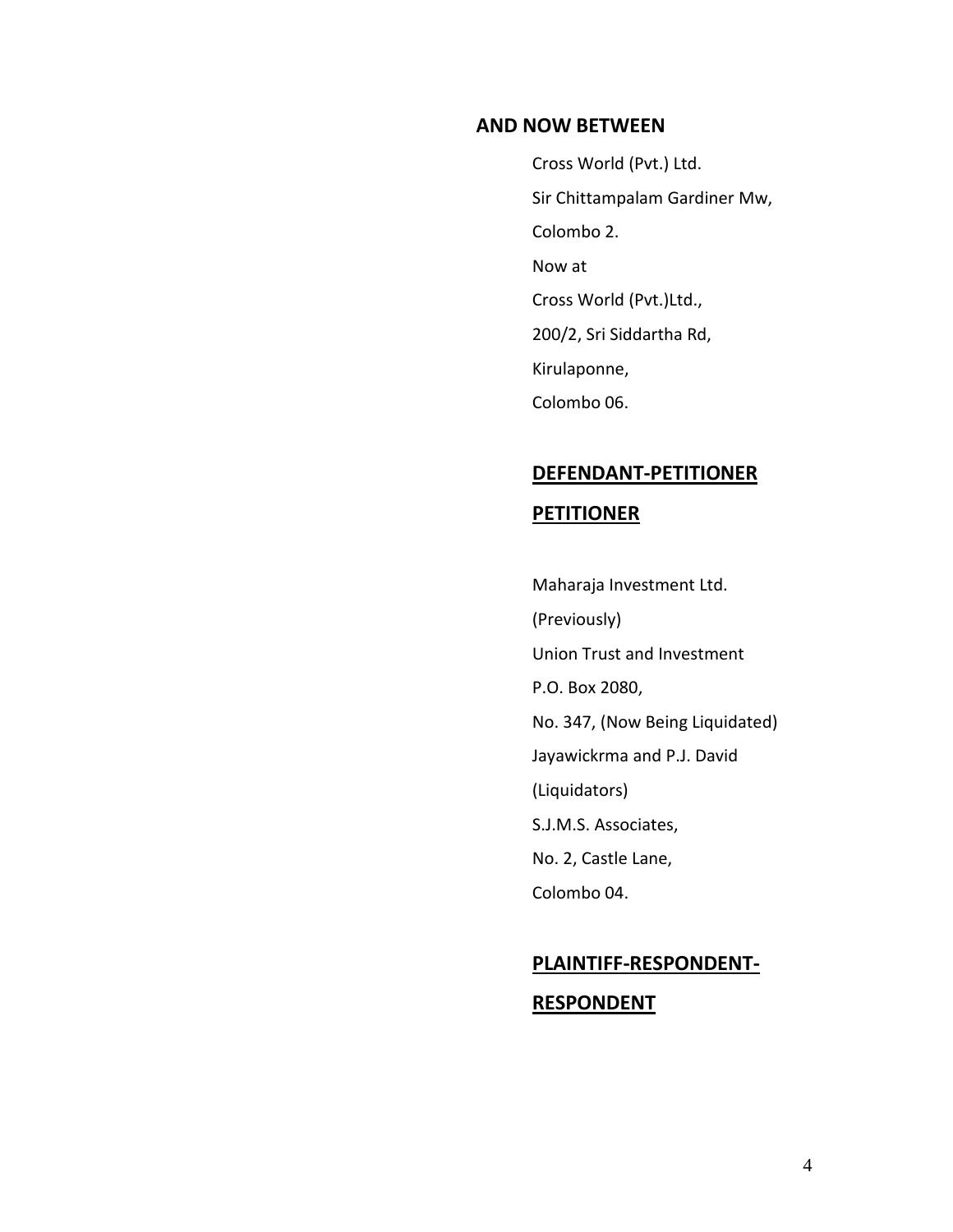- 01. Surendra Ediriweera No. 40/7, Lake Gardents(Off Lake Drive) Rajagiriya, Kotte.
- 02 Jinendra Ediriweera No. 17A, Swarna Place, Nawala, Rajagiriya.

### **DEFENDANT-RESPONDENT-**

### **RESPONDENT**

**Before** : Hon. J.A.N. De Silva, Chief Justice Hon. K. Sripavan, J Hon. S.I. Imam, J

#### **Arguments**

**Tendered on** : 02.02.2011

Written Submissions of the Defendant-Petitioner-Petitioner And the Plaintiff-Respondent-Respondent tendered Subsequently.

**Counsel** : Mr. Upul Jayasuriya with Mr. Sandamal Rajapaksha for the Defendant-Petitioner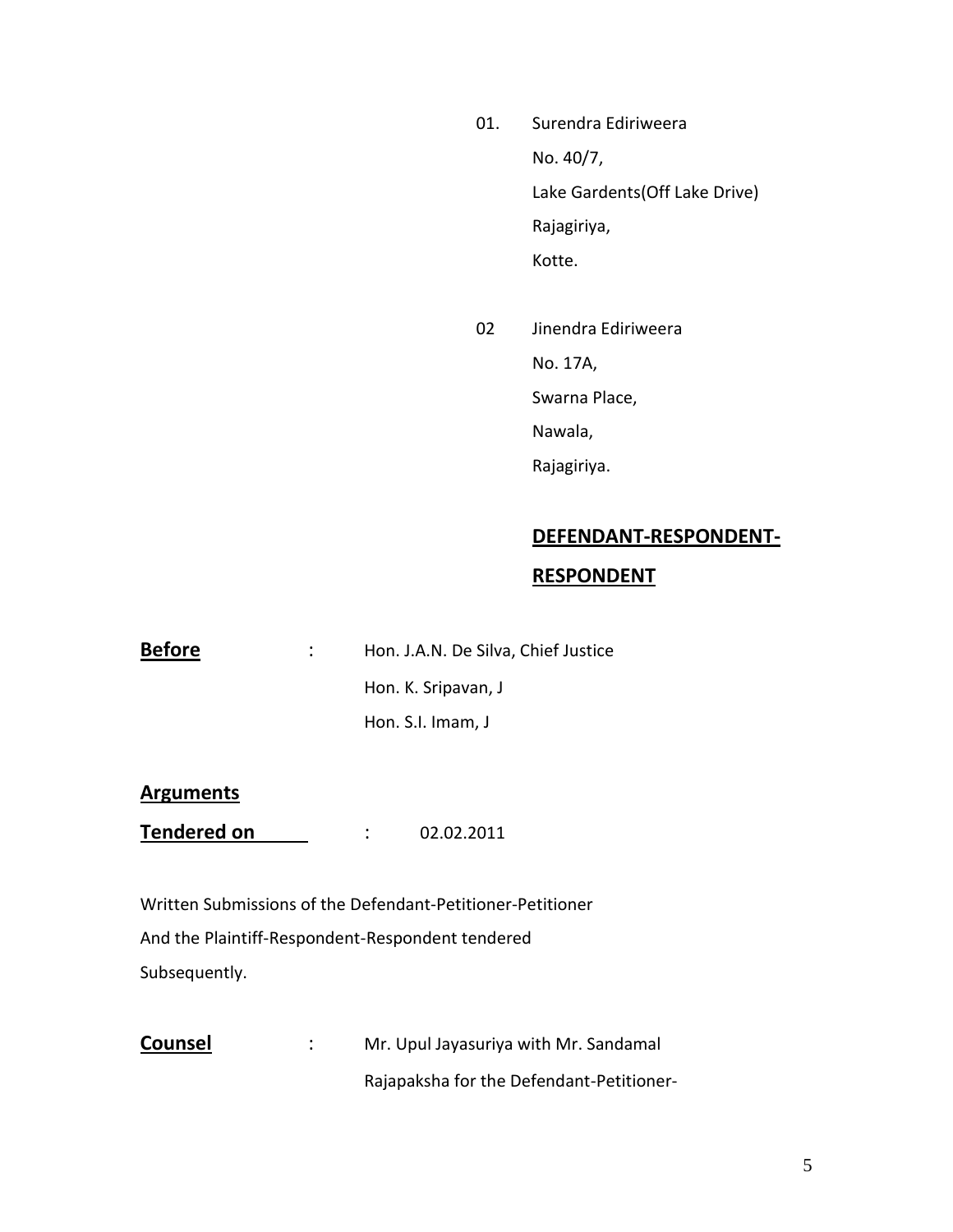Petitioner.

Mr. Rajendra Jayasinghe with Mr. D. Ratnayake for The Plaintiff-Respondent-Respondent.

**Order Delivered on** : 16/05/2011

### **Hon. S.I. Imam, J**

The Plaintiff-Respondent-Respondent Company (hereinafter sometimes referred to as the "Respondent Company") instituted action in the District Court of Colombo on 16.03.1989 having sought inter-alia a sum of Rs. 997,905.48 together with 36% interest and re-possession of the properties in a reasonably good condition or in the alternative sought a sum of Rs. 725,000/- with legal interest from the first, second and third Defendants respectively the second and third Defendants having signed as sureties for the, first Respondent-Respondent(hence forth sometimes referred to as the " $1<sup>st</sup>$ Defendant-Petitioner"). On answer being tendered by the " $1<sup>st</sup>$  Defendant-Petitioner", consequent to the conclusion of the Trial, the Learned Additional District Judge of Colombo on 31.10.1994 delivered Judgment in favour of the Plaintiff-Company. The aforesaid "1<sup>st</sup> Defendant-Petitioner Company" tendered an Appeal bearing No. 666/94 in the Court of Appeal on 12.12.1994, His Lordship in the Court of Appeal having dismissed the aforesaid Appeal on 18.11.1996, as the "Appellant" did not appear. This order rejecting the Appeal was communicated by the Registrar of the Court of Appeal by letter dated 30.11.1996 to the District Judge of Colombo having conformed to Section 776(4) of the Civil Procedure Code. Consequently the case Record was transferred to the District Court of Colombo to pronounce the Judgment/Decree to the parties of the action on 23.11.1996. Meanwhile the "Plaintiff –Respondent" Company was liquidated in District Court Case no. 28/Co. Subsequently a Liquidator was appointed by the District Court, with the Respondent Company being liquidated on 22.10.2003. Consequently on 3.4.2008 the Liquidator having intervened in the action by way of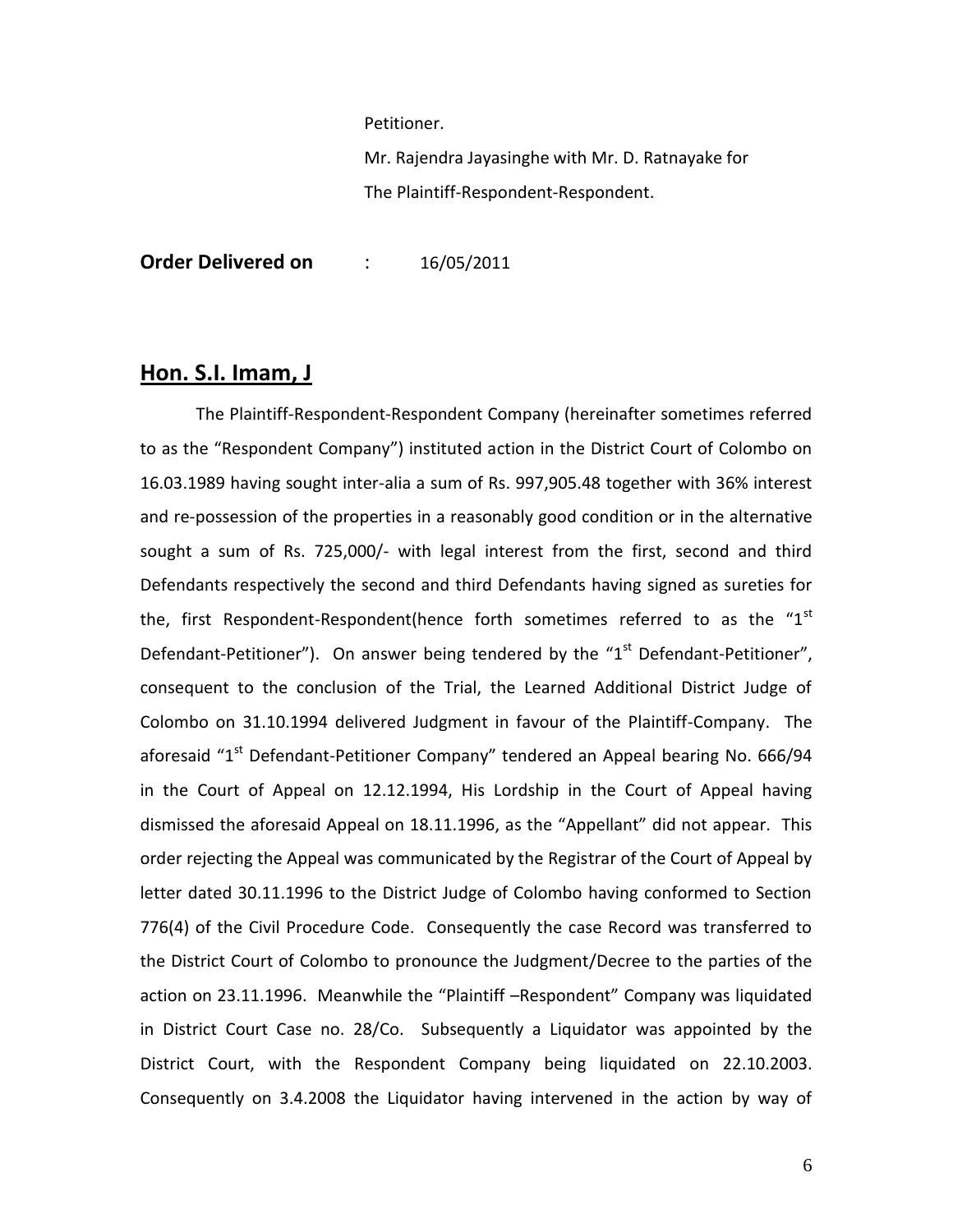Petition and Affidavit on 3.7.2008, the learned District Judge allowed the Application Exparte, and ordered that notice be issued on the Defendants. Subsequently the  $1<sup>st</sup>$ Defendant-Company received a Summons on 29.4.2009 to the effect that the Court of Appeal Decree was to be pronounced in the District Court. The " $1<sup>st</sup>$  Defendant-Petitioner" contends that although the " $1<sup>st</sup>$  Defendant-Petitioner-Company received Notice, up to date No Decree has been served on the 1<sup>st</sup> Defendant-Petitioner Company. Hence on 30.4.2009 the  $1<sup>st</sup>$  Defendant-Petitioner Company having received notice appeared before the District Court when the learned District Judge read over the Decree/Order of the Court of Appeal in Open Court. It is averred by the "1<sup>st</sup> Defendant-Petitioner" that there is no statutory requirement that the Order/Decree/Judgment should be read in the original Court. On 12.6.2009 the  $1<sup>st</sup>$  Defendant-Petitioner-Company by motion tendered in the District Court of Colombo attempted to abate the matter under Section 402 of the Civil Procedure Code, which was rejected by the learned District Judge on 15.6.2009. The  $1<sup>st</sup>$  Defendant-Petitioner on 24.09.2009 made another Application attempting to prevent the Plaintiff-Respondent from obtaining a Writ of Execution under Section 337(1) of the Civil Procedure Code. On 2.10.2009 the learned District Judge having considered the application of Counsel dismissed the application on the basis that the Judgment of the Court of Appeal was pronounced in the District Court on 3.4.2009, and thus in accordance with Section 337 of the Civil Procedure Code the 10 year period has not lapsed from the date the Decree was pronounced in the District Court. The 1<sup>st</sup> Defendant-Petitioner sought Leave to Appeal against this aforesaid Order dated 2.10.2009 to the Civil Appeal High Court of Colombo on the basis that the Order was inconsistent with Section 337(1) of the Civil Procedure Code. However the Civil Appeal High Court by Order dated 31.3.2010 refused Leave and Dismissed the Application. The refusal of the Application was due to the relevance of the date on which the Order was pronounced in the District Court under Section 337(1) of the Civil Procedure Code.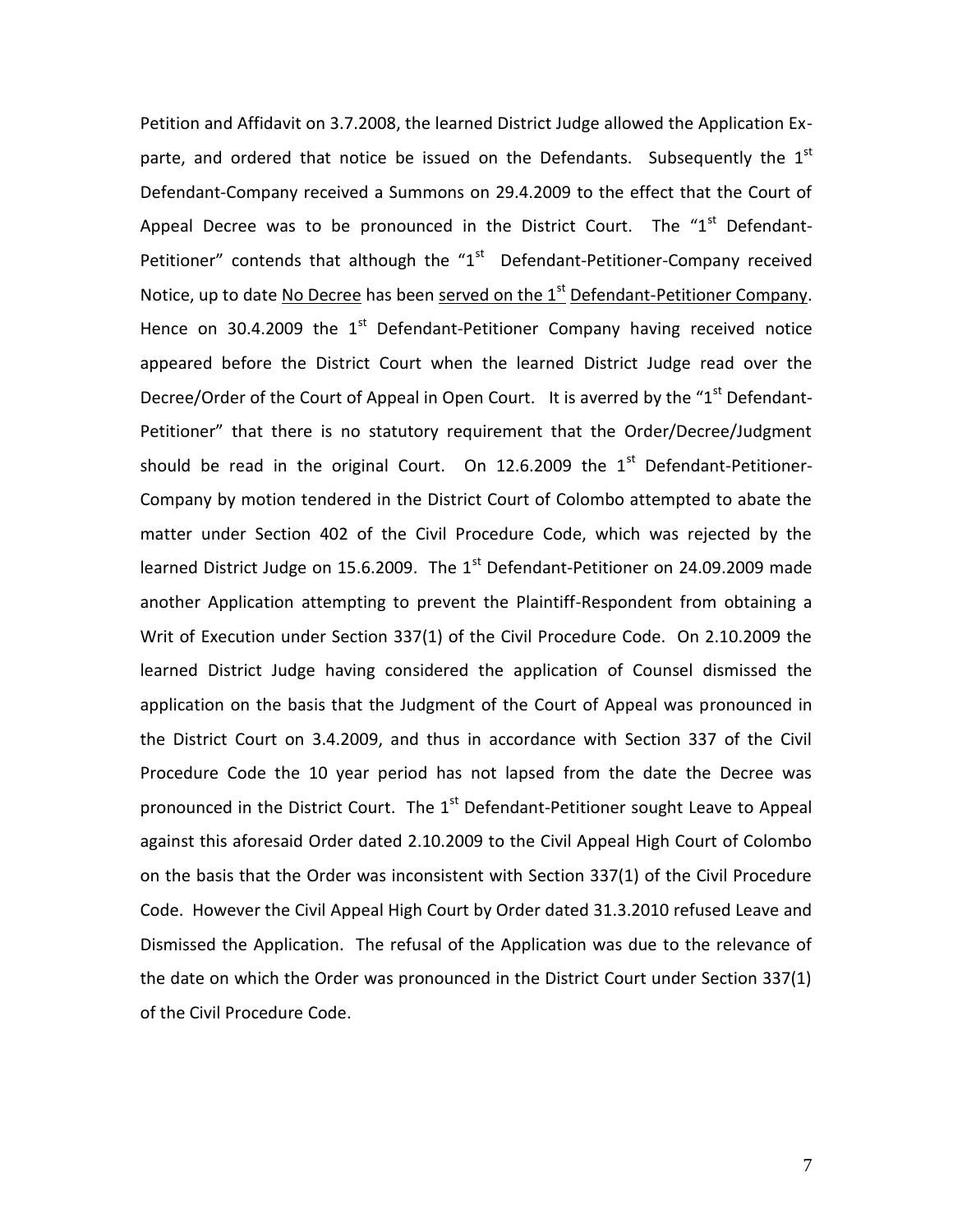The  $1<sup>st</sup>$  Defendant-Petitioner sought Leave to Appeal against the aforesaid Order dated 31.3.2010 from this Court, and this Court on 12.5.2010 granted Leave on the questions posed in paragraph 21, 1 of the Petition namely

1. is the Order dated 2.10.2009 contrary to Section 337(i) of the Civil Procedure Code?

Section 337(i) of the Civil Procedure Code states as follows,

"No application (whether it be the first or a subsequent application) to execute a decree, not being a Decree granting an Injunction, shall be granted after the expiration of ten years from

- (a) the date of the decree sought to be executed or of the decree, if any, on appeal affirming the same or
- (b) Where the decree or any subsequent order directs the payment of money or the delivery of property to be made on a specified date or at recurring periods, the date of the default in making the payment as delivering the property in respect of which applicant seeks to execute decree."
- 2. Nothing in this Section shall prevent the Court from granting an application for execution of a decree after the expiration of the said term of ten years, where the Judgment-debtor has by fraud or force prevented the execution of the decree at some time within ten years immediately before the date of the application.
- 3. Subject to the provisions contained in Sub Section (2) a Writ of execution, if unexpected shall remain in force for one year only from its issue but (a) such writ may at anytime before its expiration, be renewed by the judgment-Creditor for one year from the date of such renewal and so on from time to time ; or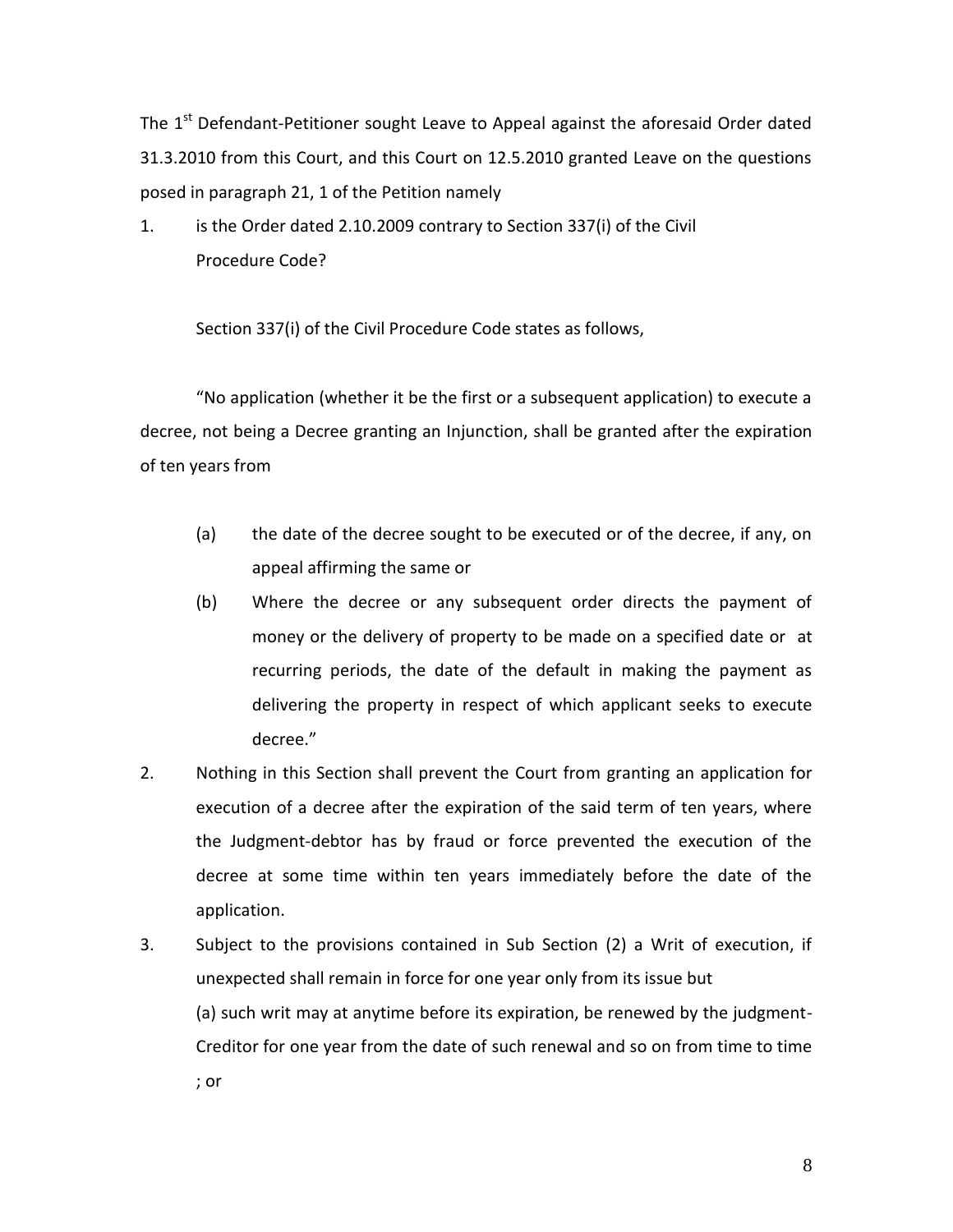(b) a fresh writ may at any time after the expiration of an earlier writ be issued, till satisfaction of the decree is obtained.

Section 776 of the Civil Procedure Code states as follows;

- 1) The Decree of the Court of Appeal shall be passed in accordance with the Judgments of the Judges of which the Bench hearing the appeal is composed, if they are unanimous in regard to it but, if otherwise, in accordance with the Judgments of the majority of them. It shall bear the date the day on which the Judgment was pronounced and shall contain the following particulars
	- (a) The heading ' In the Court of Appeal':
	- (b) The Court number and title of the Appeal:…. Etc.
	- (c) The decree shall be sealed with the seal of the Court.
	- (d) As soon as the decree is sealed all the proceedings in the case sent up to the Court of Appeal on Appeal (together with the Petition and order thereon, if any a copy of the Judgment or Judgments pronounced on appeal, and the decree of the Court of Appeal) shall be forthwith returned to the Court of first instance which shall conform to and execute such decree in all particulars.

It is the position of the  $1<sup>st</sup>$  Defendant-Petitioner that the relevant date to commence the period of 10 years would be the date when the matter was concluded in the Court of Appeal.

However Section 776(4) of the Civil Procedure Code states that all proceedings shall be forthwith returned to the Court of first instance which shall conform to and execute such decree in all particulars. Hence it is my opinion that the period of 10 years would commence when the proceedings are returned to the Court of First instance, which shall conform to and execute such decree in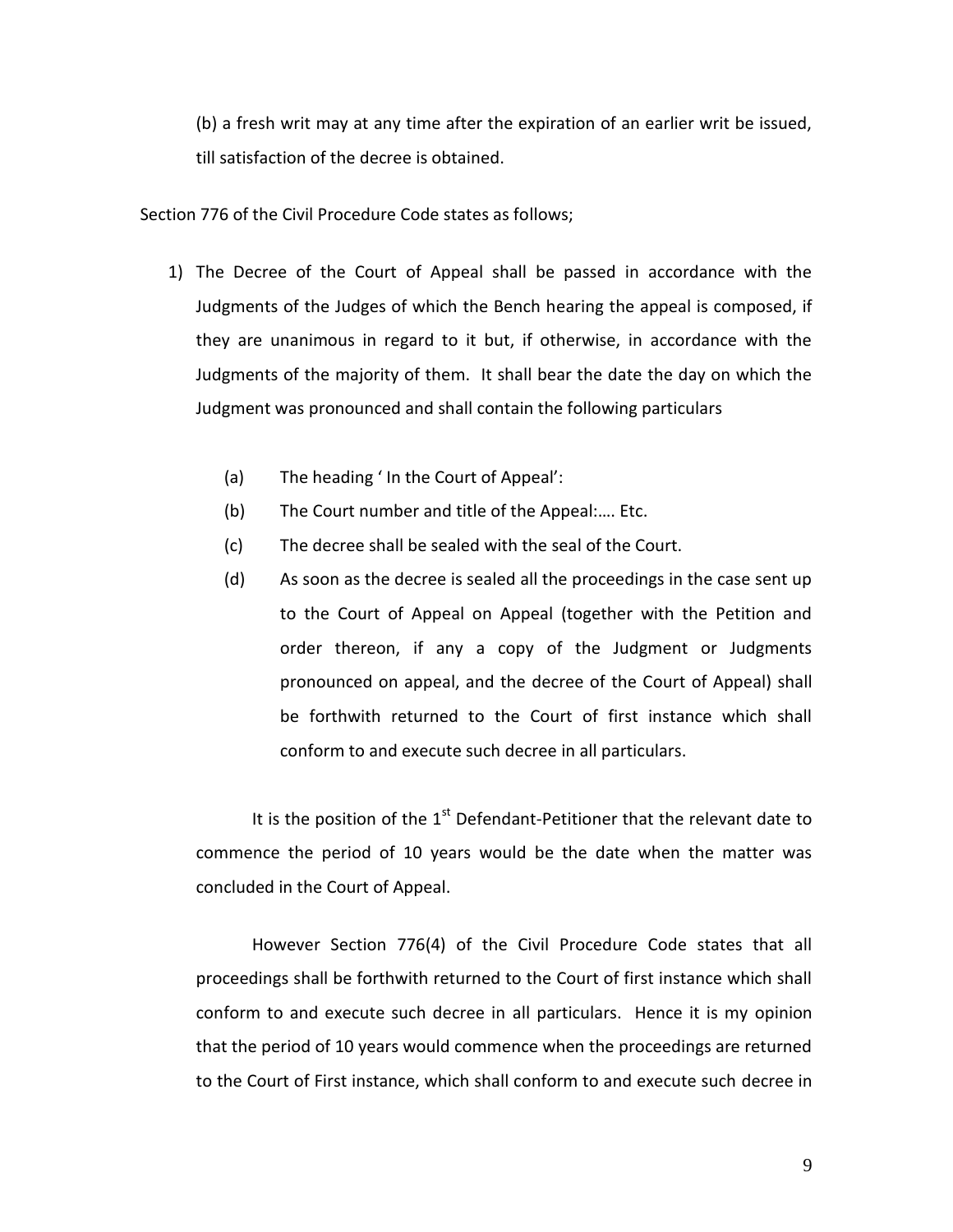all particulars. In this case although the Appeal concluded in the Court of Appeal on 18.11.1996, the conclusion of the Court of Appeal was conveyed to the District Court on 30.11.1996. Hence in my view the period of 10 years for the interpretation of Section 337 would commence on 30.11.1996.

It is contended on behalf of the  $1<sup>st</sup>$  Defendant-Petitioner that the District Court and the Civil Appeal High Court have misinterpreted Section 337(1) of the Civil Procedure Code in the following manner

- i) The Order of the Court of Appeal was send in the District Court on 30.4.2009.
- ii) As per the Judgments referred to by the "Plaintiff" 10 years have not passed from the "announcement of the Judgment" as per Section 337(1) on the basis that, the reading of the Court of Appeal Decree/Order has been done on 30.4.2009.
- iii) The Authorities were quoted by the Counsel for the  $1<sup>st</sup>$  Respondent Company, although the District and Civil Appeal High Court erred in holding that the authorities were quoted by Counsel for the Plaintiff.
- iv) The District and Civil Appeal High Court have arrived at an entirely erroneous hypothetis on the basis that there is a mandatory requirement to read the Judgment of the Court of Appeal in the District Court.
- v) That Section 337(1)(a) has no bearing on the reading of the Court of Appeal Judgment in the District Court.
- vi) It is explicitly evident that the Decree has not been sought/enforced as per Section 337 of the Civil Procedure Code.
- vii) Both Court have not considered the fact that after nearly 13 years of the Court of Appeal Judgment, no application has been made by the Plaintiff applying for Writ.

10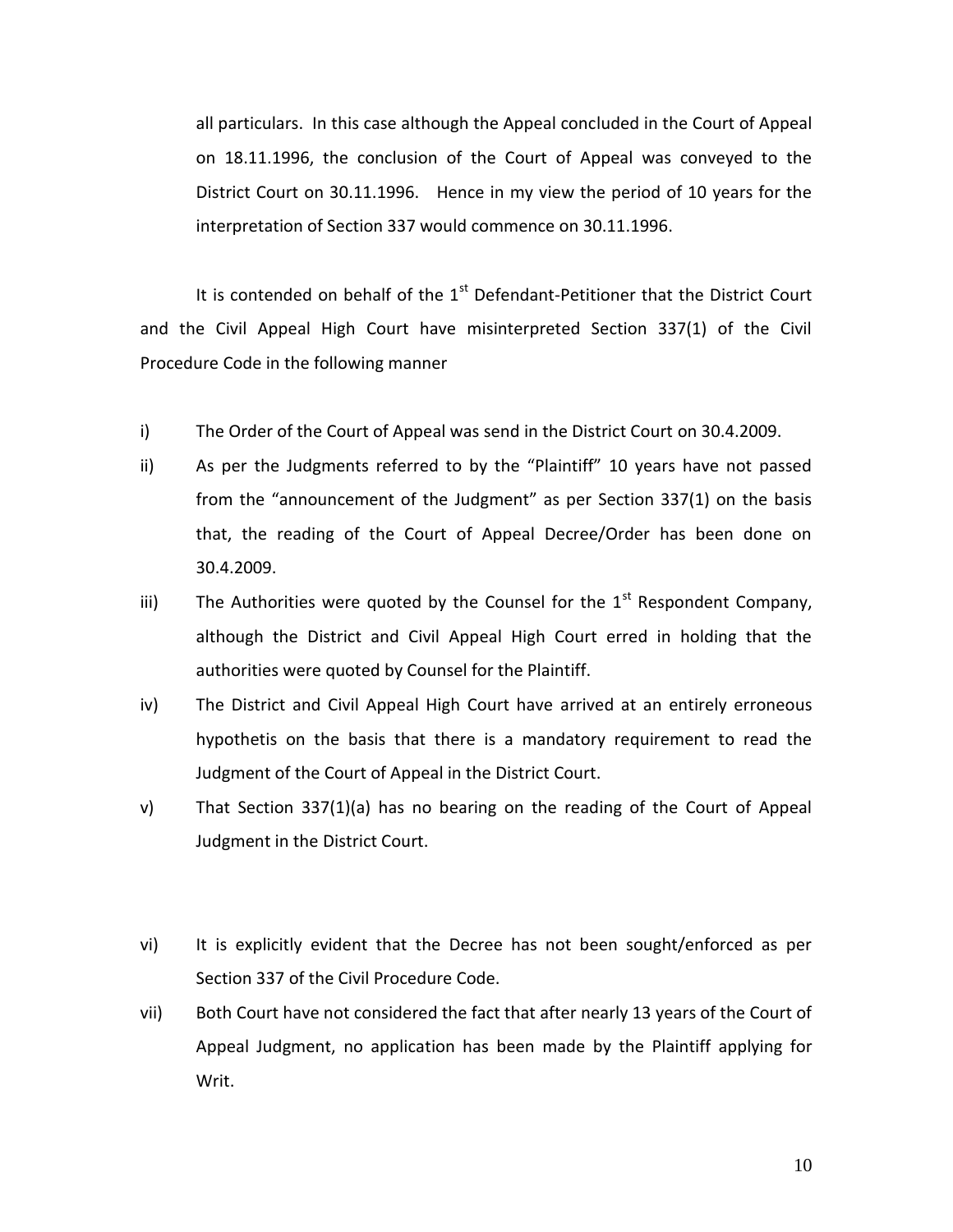The authorities cited on behalf of the  $1<sup>st</sup>$  Defendant-Petitioner in my view are not relevant. The Judgment in Kamanie Alles De Silva Vs. Wijewardane 2002, 3 SLR P. 236 cited on behalf of the  $1<sup>st</sup>$  Defendant-Petitioner the special circumstances of the case made it distinguishable for the normal trend. In the Case of Rajadurai Vs Emerson 1995 (2) SLR P. 30 His Lordship the Hon. S.N. Silva, J (as he then was) held that the 10 years limitation period does not apply in relation to a Decree for immovable property, prior to the passing of Act No. 53 of 1980 on 11.12.1980.

It was averred by the Counsel for the Plaintiff-Respondent-Respondent that the reason why the Court of Appeal Judgment could not be pronounced in the District Court of Appeal Judgment Could not be pronounced in the District Court from 1997 until 30.4.2009 was because the  $1<sup>st</sup>$  Defendant-Petitioner and the other 2 Defendant-Respondents had changed their addresses without any notice whatsoever to Court, and hence such notice could not be served. I agree with the reasoning of Counsel for the Plaintiff-Respondent as the Journal Entries reveal that Court had tried to serve notice on the Petitioner and the  $2^{nd}$  and  $3^{rd}$  Defendant-Respondents on numerous occasions. Hence there was no fault of the Plaintiff-Respondent. Consequent to filing proxy and entering an appearance in Court the Petitioner,  $2^{nd}$  and  $3^{rd}$  Defendant-Respondents owed a duty to inform Court of any change of address, which they failed to do. It is evident that the Petitioner,  $2^{nd}$  and  $3^{rd}$  Respondents failed to pay the fee for the preparation of the Appeal Brief, which resulted in the final Appeal filed by them being dismissed on 18.11.1996.

In *Don Jacovis Vs. Perera* 9 NLR P. 166 it was held that in a Mortgage Decree which orders the Defendant to pay to the Plaintiff a certain sum of money within a certain period and directs that in default in such payment, the property hypothecated to be sold to satisfy the debt is a Decree for payment of money and the provisions of Section 337 of the code apply to such a Decree. For the aforesaid reasons I hold that the Appeal

11